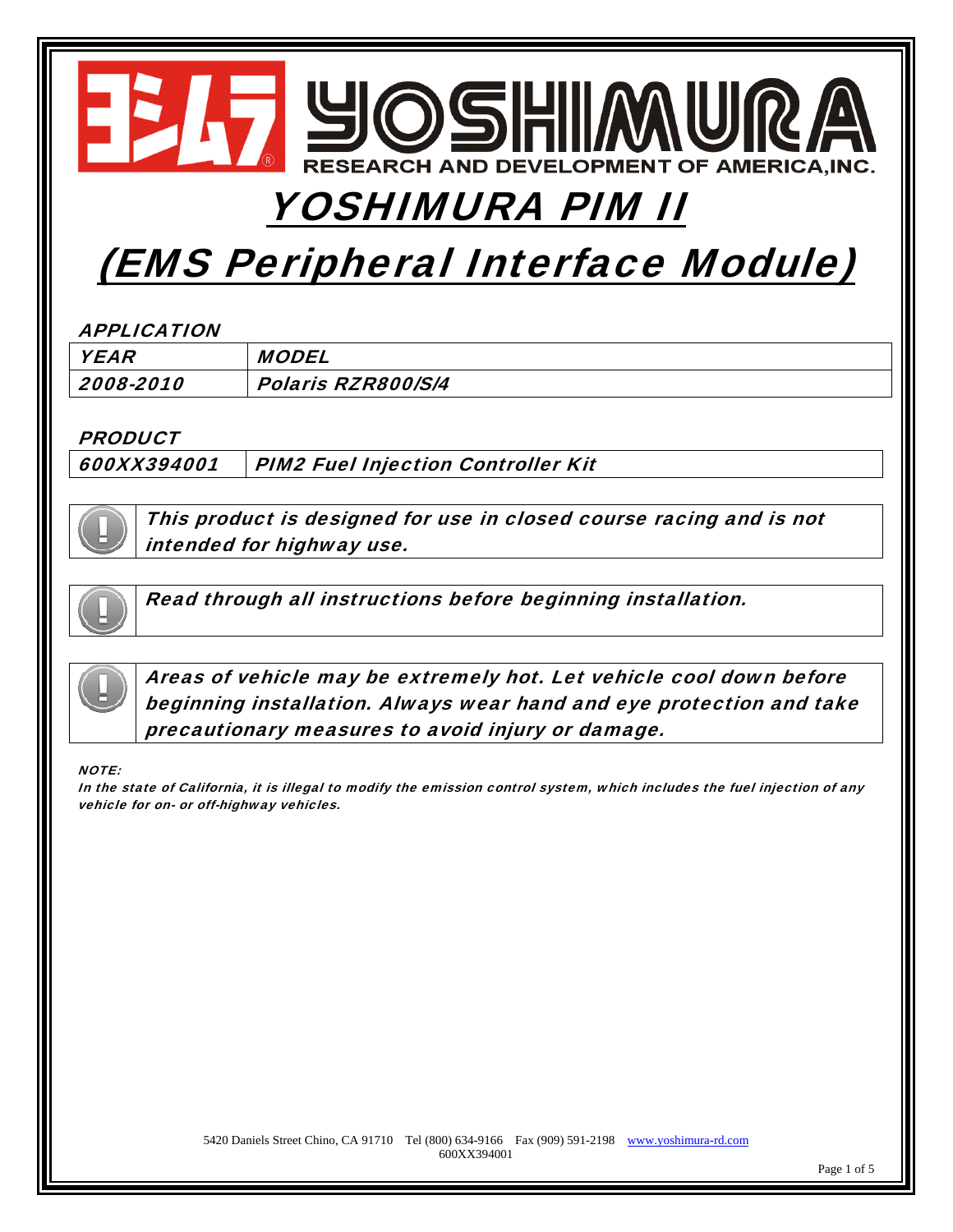TOOLS REQUIRED

Metric Socket Set **Screwdriver** 

### -INSTALLATION-

1. Remove driver side seat as per factory service or owner's manual. 1a. For 4 model, remove driver side rear seat as per factory service or owners manual.

- 2. Disconnect the battery.
- 3. Install PIM 2 bracket above battery. Apply provided hook-and-loop adhesive to PIM 2 unit and insert into bracket.



3a. For 4 model, install PIM 2 bracket onto left panel beneath driver side rear seat using the provided hardware. Apply provided hook-and-loop adhesive to PIM 2 unit and insert into bracket.





4. Connect PIM 2 harness to PIM 2 unit and route harness towards the rear of the vehicle.

> 5420 Daniels Street Chino, CA 91710 Tel (800) 634-9166 Fax (909) 591-2198 www.yoshimura-rd.com 600XX394001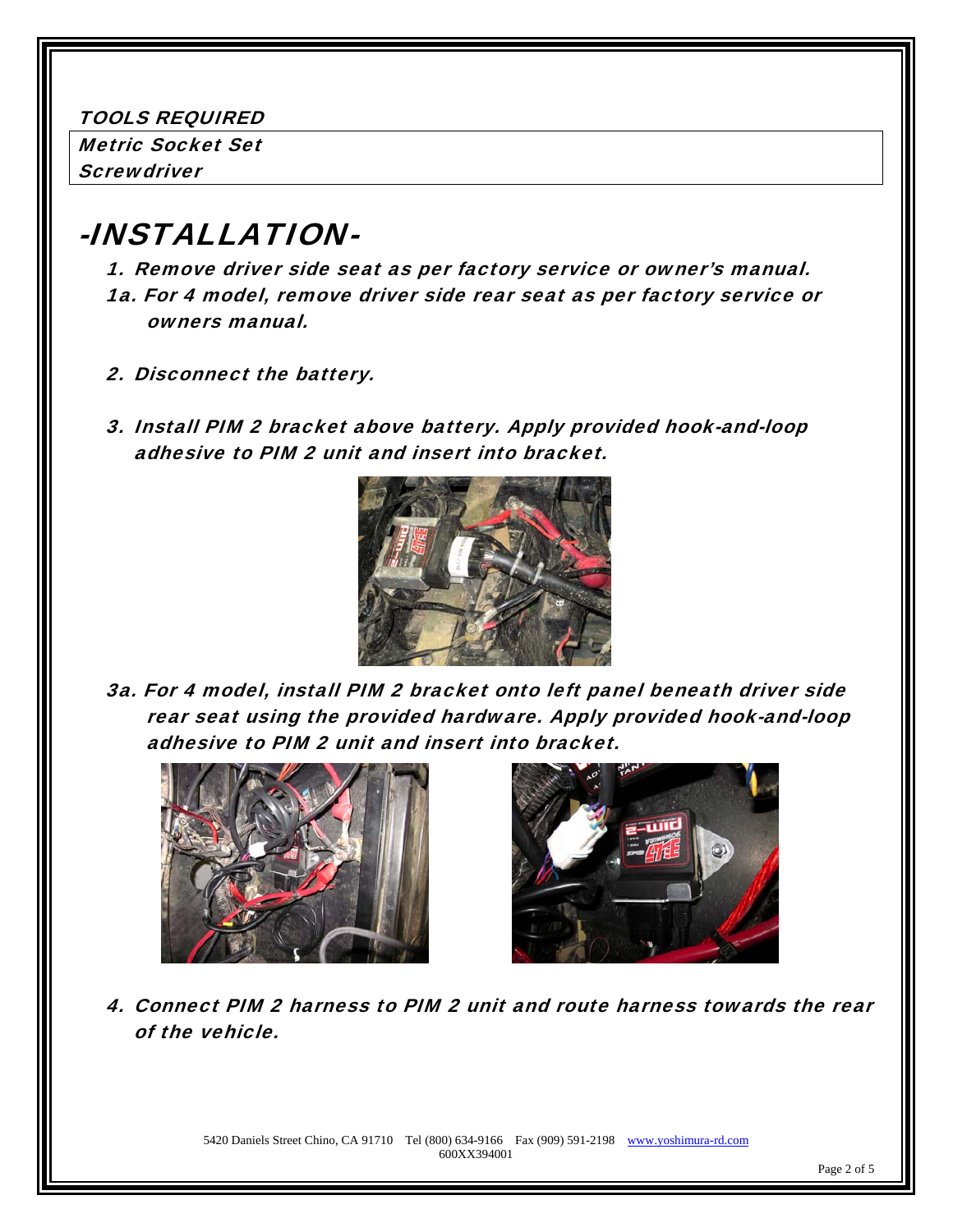5. Locate ground bolt on chassis and ground PIM 2 harness ground wire.



6. Locate the Throttle Position Sensor (TPS) above the clutch cooling shroud and disconnect the stock TPS connector and connect the PIM 2 harness in-line with the TPS and stock connector.



7. Locate the (2) Fuel Injector connectors next to ignition coil in front of the air cleaner. Disconnect the stock Fuel Injector connectors and connect the PIM 2 harness in-line with the stock connectors. (Note: Plug pink wires to cyl. 1 and red wires to cyl. 2)

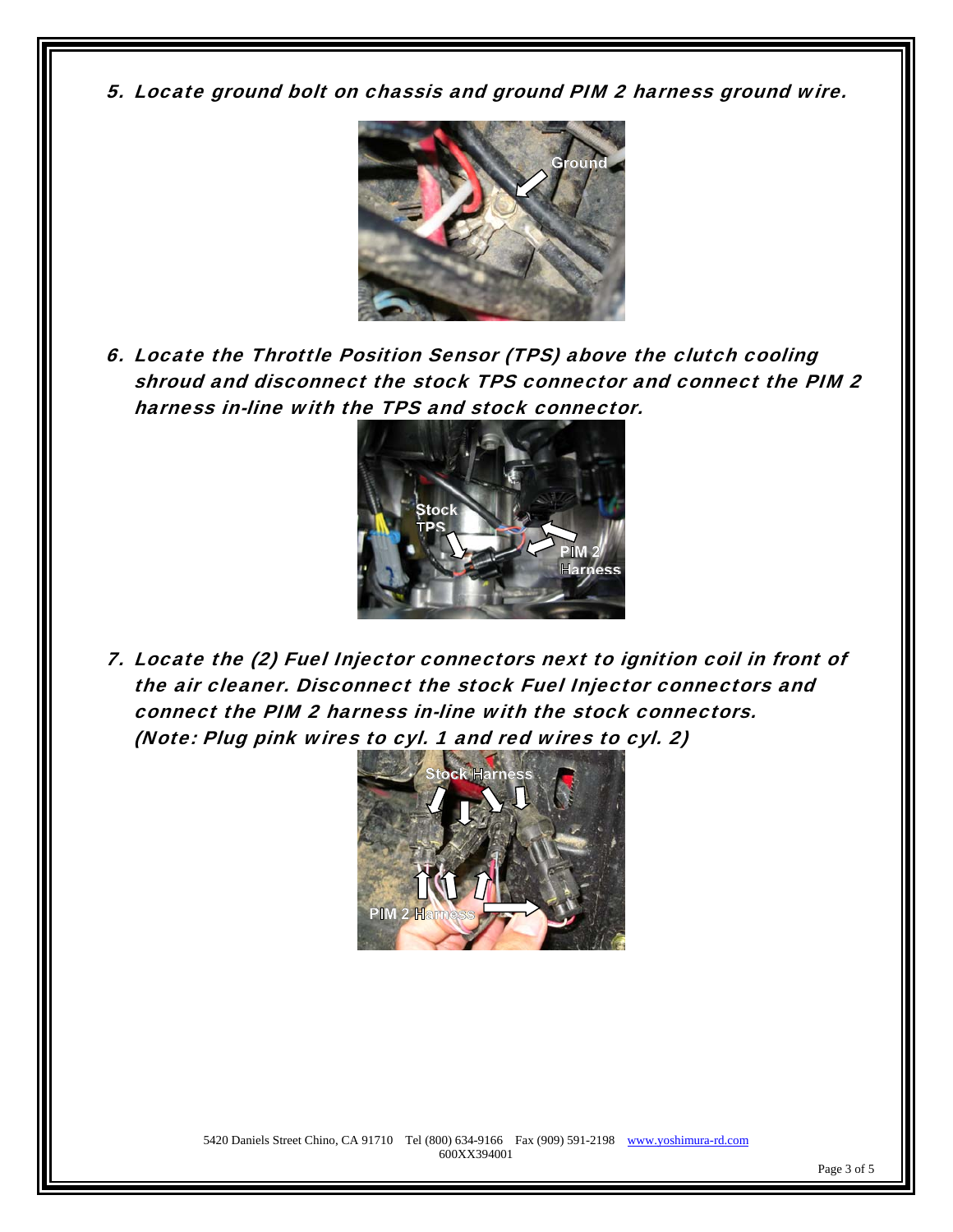8. Locate the tail light harness near the rear of the vehicle. Disconnect the factory tail light connector and install the PIM 2 power connector in-line with the stock tail light connector.



9. Locate the Crank Position Sensor (CPS) on left rear of the frame underneath the transmission. Disconnect the stock CPS connector and connect the PIM 2 harness in-line with the stock connector.



- 10. Re-connect battery and re-install drivers seat as per factory service or owner's manual.
- 10a. Re-connect battery and re-install diver side rear seat as per factory service or owners manual.